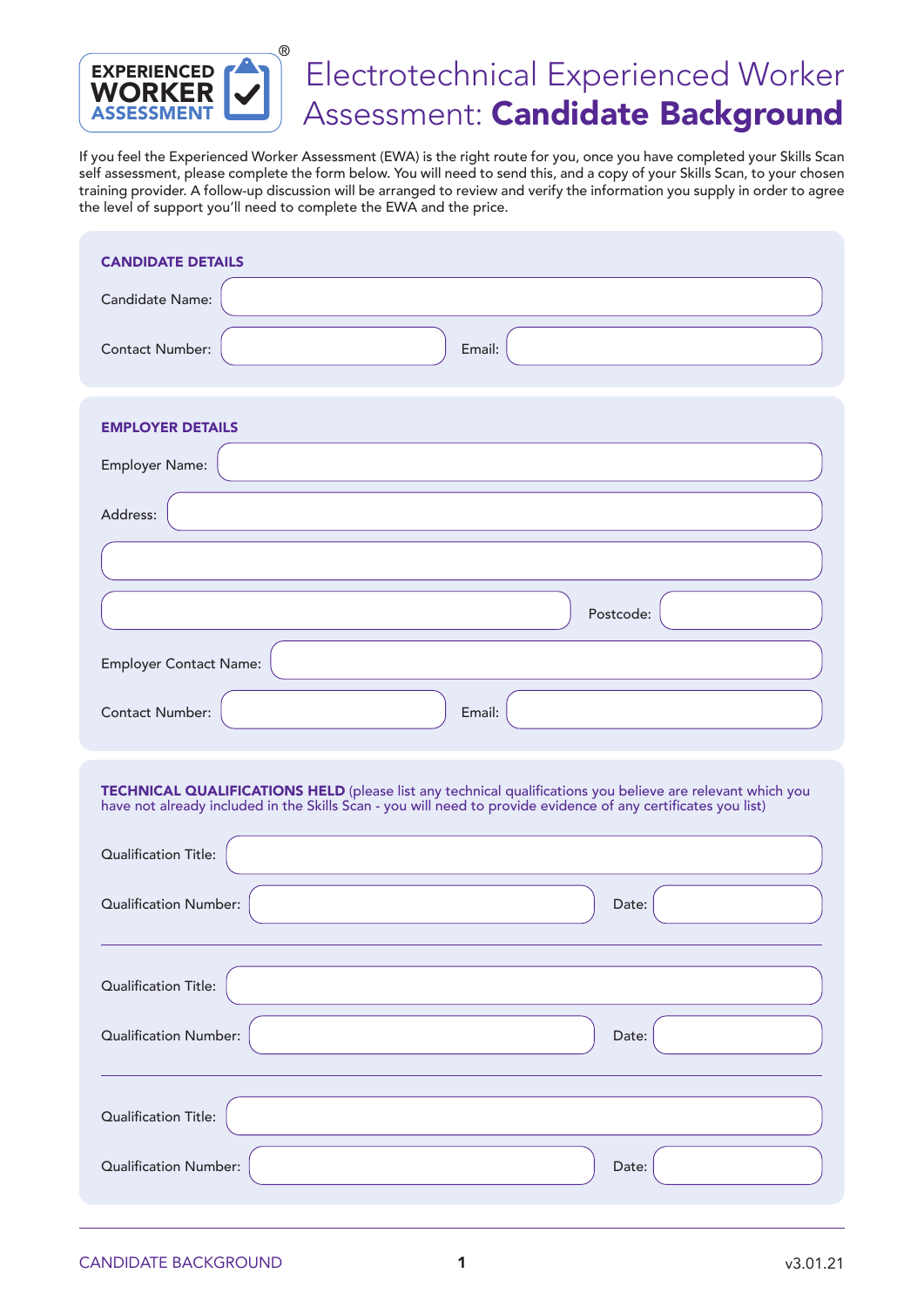## WORK HISTORY AND PRIOR EXPERIENCE

Outline of current job role:

**Work related courses or qualifications** (e.g. safety, abrasive wheels, first aid, PASMA, related technical certificates etc.):

Summary of previous roles & responsibilities relevant to the EWA (including nature and context of electrical work undertaken. You may provide supporting or additional material if you need to expand on this section):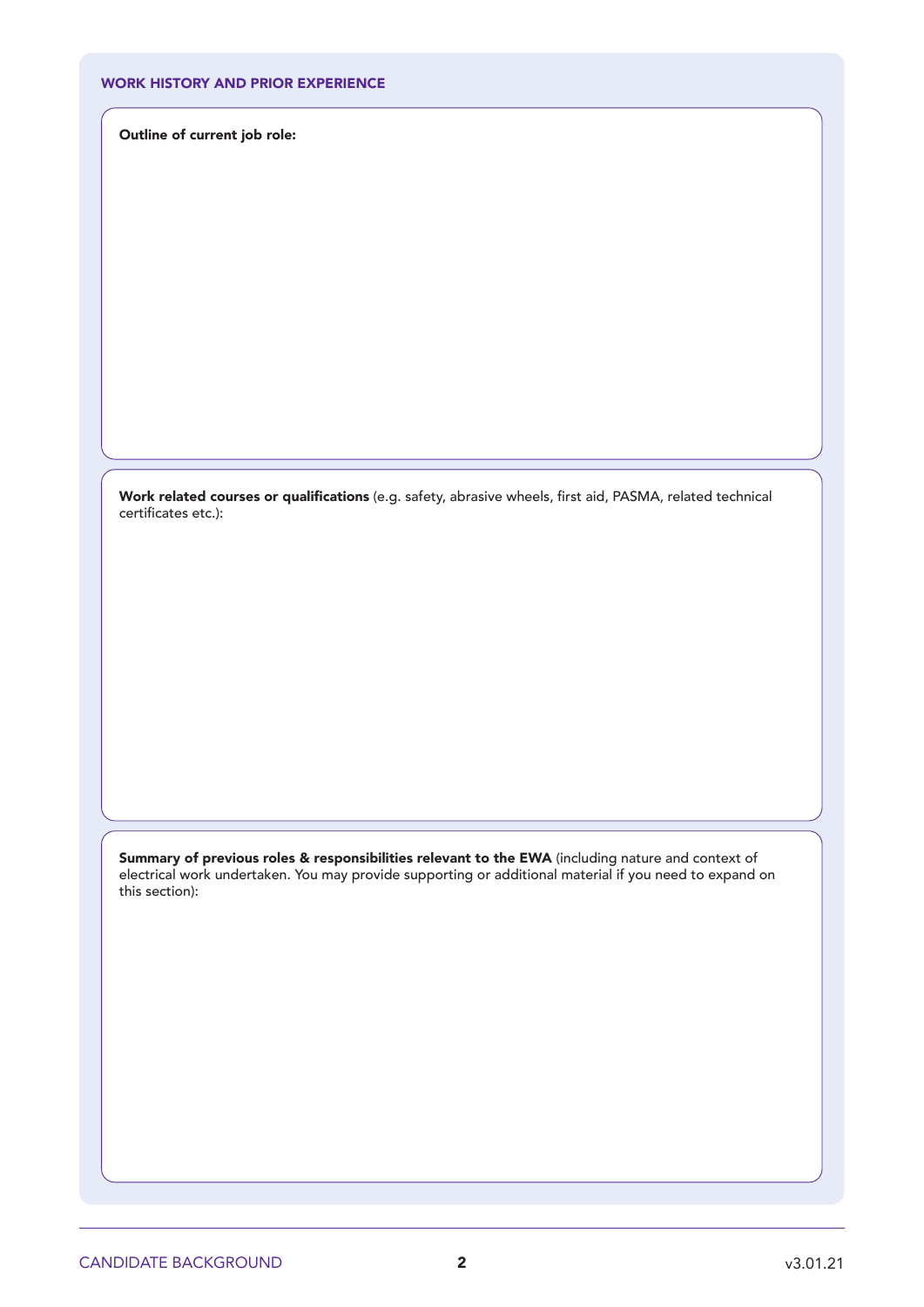WORK HISTORY DETAILS: brief description of projects you were involved in with approximate start and finish dates (relevant to the assessment criteria):

| Employer:             | Role:               |
|-----------------------|---------------------|
| Project/Job location: | Start/Finish Dates: |
| <b>Details:</b>       |                     |
|                       |                     |
| Employer:             | Role:               |
| Project/Job location: | Start/Finish Dates: |
| Details:              |                     |
|                       |                     |
| Employer:             | Role:               |
| Project/Job location: | Start/Finish Dates: |
| <b>Details:</b>       |                     |
| Employer:             | Role:               |
| Project/Job location: | Start/Finish Dates: |
| <b>Details:</b>       |                     |